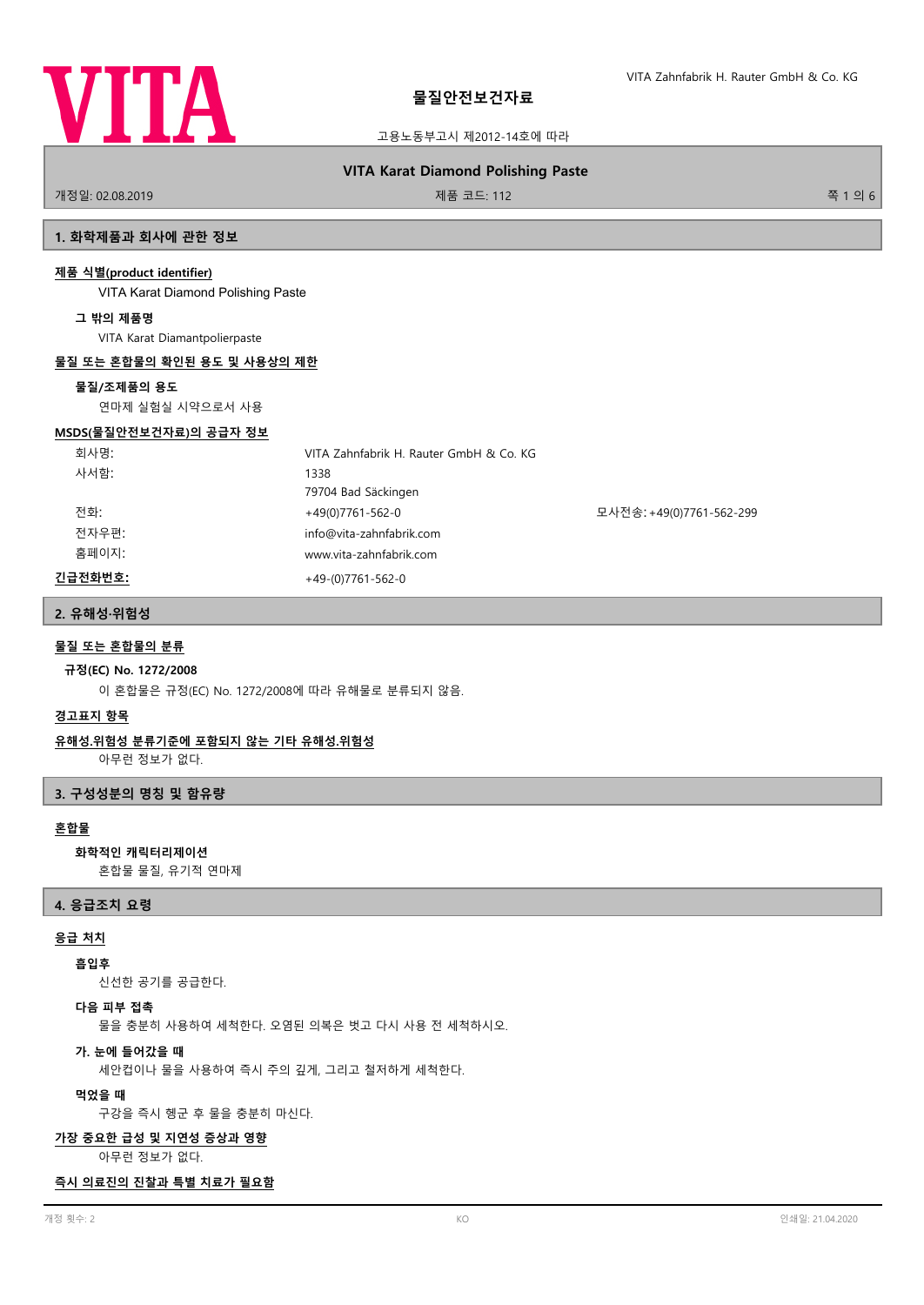

### 고용노동부고시 제2012-14호에 따라

### **VITA Karat Diamond Polishing Paste**

.<br>개정일: 02.08.2019 제품 코드: 112 쪽 2 의 6

증상에 따라 치료하시오.

### **5. 폭발·화재시 대처방법**

# **소화제**

### **적절한 소화물질**

주변 환경에 따라 소화 방법을 선택한다.

### **물질이나 혼합물로 부터 발생하는 특별한 위험**

비가연성.

### **소방대원을 위한 정보**

화재 시: 자급식 호흡구를 착용하시오.

#### **추가 정보**

오염된 소화수는 별도로 모은다. 하수설비나 수환경에 유입되지 않게 한다.

**6. 누출 사고 시 대처방법**

### **개인 예방조치, 보호구 및 응급조치**

개인 보호 장비 사용.

### **환경 보호 조치**

하수설비나 수환경으로 유출되지 않게 한다.

# **정화 및 제거 방법 및 물질**

기계적으로 수집한다. 인수한 물질을 폐기물 규정에 따라 처리한다.

### **다른 항을 참조**

안전 취급: 참조 단락 7 개인 보호구: 참조 단락 8 폐기물 처리: 참조 단락 13

### **7. 취급 및 저장방법**

# **안전취급요령**

#### **안전취급 요령**

어떤 특별한 주의 조치가 필요하지 않다.

# **화재와 폭발 예방 조치**

어떤 특별한 화재예방 조치가 필요하지 않다.

# **피해야 하는 물질 정보를 포함한 안전 저장 조건**

#### **보관실 및 용기에 대한 요구 사항**

컨테이너를 단단히 닫는다.

### **공동 창고 시설 관련 참고사항**

어떤 특별한 주의 조치가 필요하지 않다.

**8. 노출방지 및 개인보호구**

### **제어 파라메타(control parameters)**

### **노출 방지**

#### **보호 및 위생 조치**

오염된 의복을 벗으시오. 휴식 전과 업무 후에 손을 씻으시오. 작업장에서는 식사를 하거나 마시거나 흡연 또는 재채기를 하지 않는다.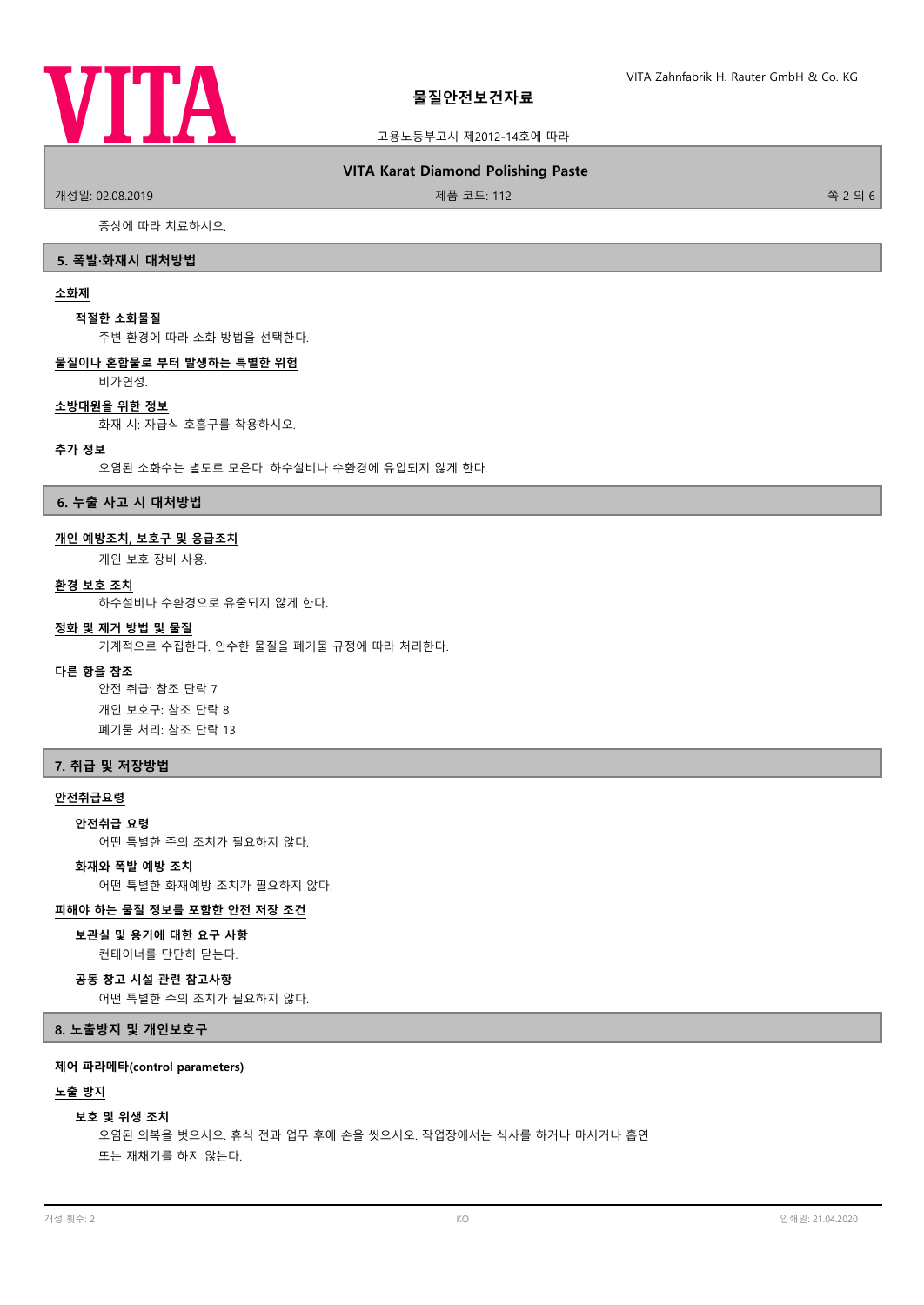

### 고용노동부고시 제2012-14호에 따라

# **VITA Karat Diamond Polishing Paste**

개정일: 02.08.2019 제품 코드: 112 쪽 3 의 6

# **눈/얼굴 보호**

보안경/안면보호구를을 착용하시오.

### **손 보호**

화학물질을 취급할 때 CE 마크와 4자리 검사번호가 부착된 내화학성 장갑만을 착용해야 한다. 내화학성 보호장갑은 위험물질의 농도와 양, 그리고 작업장의 상황에 따라 적합한 타입을 선택해야 한다. 특별한 용도로 사용할 경우 위에서 언급한 보호장갑의 내화학성에 대하여 장갑 제조사와 명확하게 논의하는 것이 좋다. 권장 장갑 브랜드 KCL dernatril P NBR (니트릴 고무)

### **보호복**

보호의의사용.

### **호흡기 보호**

B150621 창문을 열어 자연적으로 환기되도록 한다.

# **9. 물리화학적 특성**

# **기본적 물리화학적 특성에 대한 정보**

| 응집 상태:<br>색상:            | 어두운 핑크색 |                               |
|--------------------------|---------|-------------------------------|
| 냄새:                      | 특성      |                               |
| pH:                      |         | 확정되지 않음                       |
| 상태 변화                    |         |                               |
| 녹는점:<br>초기 끓는점과 끓는점 범위:  |         | 확정되지 않음<br>$\overline{\cdot}$ |
| 인화점:                     |         | 270 °C                        |
| 가연성<br>고체:               |         | 확정되지 않음                       |
| 가스:                      |         | 해당없음                          |
| 폭발 속성<br>이 제품은 아니다: 폭발성. |         |                               |
| 하한 폭발 한계:<br>폭발 상한 한계:   |         | 확정되지 않음<br>확정되지 않음            |
| 자연발화온도<br>고체:<br>가스:     |         | 확정되지 않음<br>해당없음               |
| 분해 온도:                   |         | >150 °C                       |
| 산화 특성<br>비산화성.           |         |                               |
| 증기압:                     |         | 확정되지 않음                       |
| 밀도 (장소 20 °C):           |         | $0.93$ g/cm <sup>3</sup>      |
| 수용해도:                    |         | 아니오                           |
| 다른 용제에서 용해도<br>확정되지 않음   |         |                               |
| 분배 계수:                   |         | 확정되지 않음                       |
| 증기밀도:                    |         | 확정되지 않음                       |
| 증발률:                     |         | 확정되지 않음                       |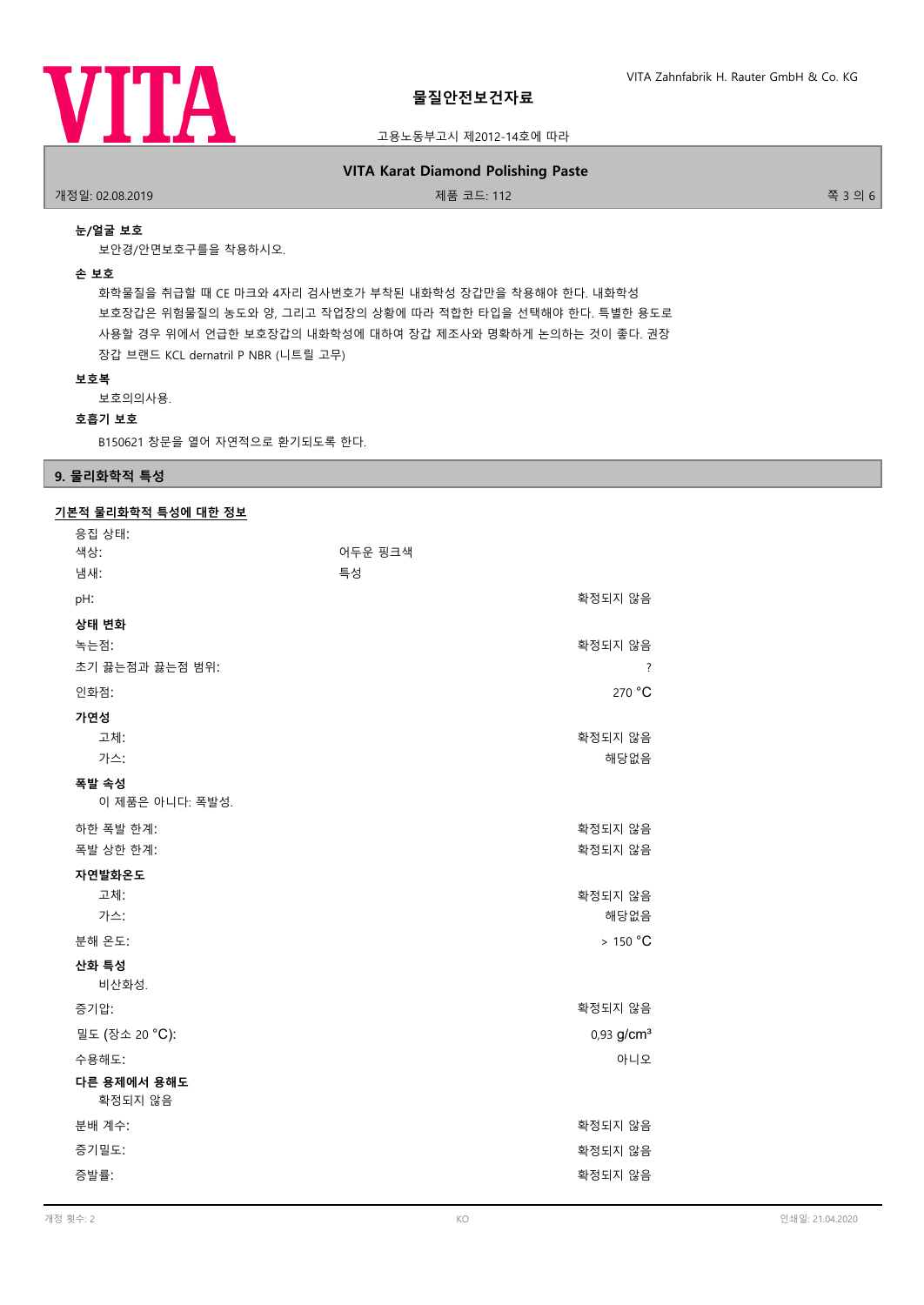

고용노동부고시 제2012-14호에 따라

# **VITA Karat Diamond Polishing Paste**

### 개정일: 02.08.2019 제품 코드: 112 쪽 4 의 6

**그 밖의 참고사항**

고형 성분 함량: 10,0 %

### **10. 안정성 및 반응성**

### **반응성**

규정에 따라 취급 및 저장될 경우, 유해 반응이 없음.

### **화학적 안전성**

본 제품을 통상의 상온에서 저장하면 안정함.

### **위험한 반응 가능성**

알려진 유해 반응은 없음.

### **피해야 할 조건**

없음/없음

# **피해야 할 물질**

아무런 정보가 없다.

### **유해한 분해산물**

유해분해물은 알려지지 않음.

**11. 독성에 관한 정보**

### **독성학적 영향에 대한 정보**

### **급성 독성**

제공된 데이터에 근거해 분류 기준을 충족하지 않음.

### **자극 및 부식작용**

제공된 데이터에 근거해 분류 기준을 충족하지 않음.

#### **민감화 효과**

제공된 데이터에 근거해 분류 기준을 충족하지 않음.

### **발암성, 변이원성 , 생식 독성**

제공된 데이터에 근거해 분류 기준을 충족하지 않음.

**STOT-단일 노출**

제공된 데이터에 근거해 분류 기준을 충족하지 않음.

### **STOT-반복 노출**

제공된 데이터에 근거해 분류 기준을 충족하지 않음.

### **흡인 위해성**

제공된 데이터에 근거해 분류 기준을 충족하지 않음.

# **테스트에 대한 추가 정보**

이 혼합물은 규정 (EC) No. 1272/2008 [CLP]의 의미에서 위험물질로 분류되어 있지 않다.

# **12. 환경에 미치는 영향**

### **독성**

이 제품은 아니다: 환경독성.

# **잔류성 및 분해성**

이 제품은 검사를 받지 않은 제품이다.

### **생물농축성**

이 제품은 검사를 받지 않은 제품이다.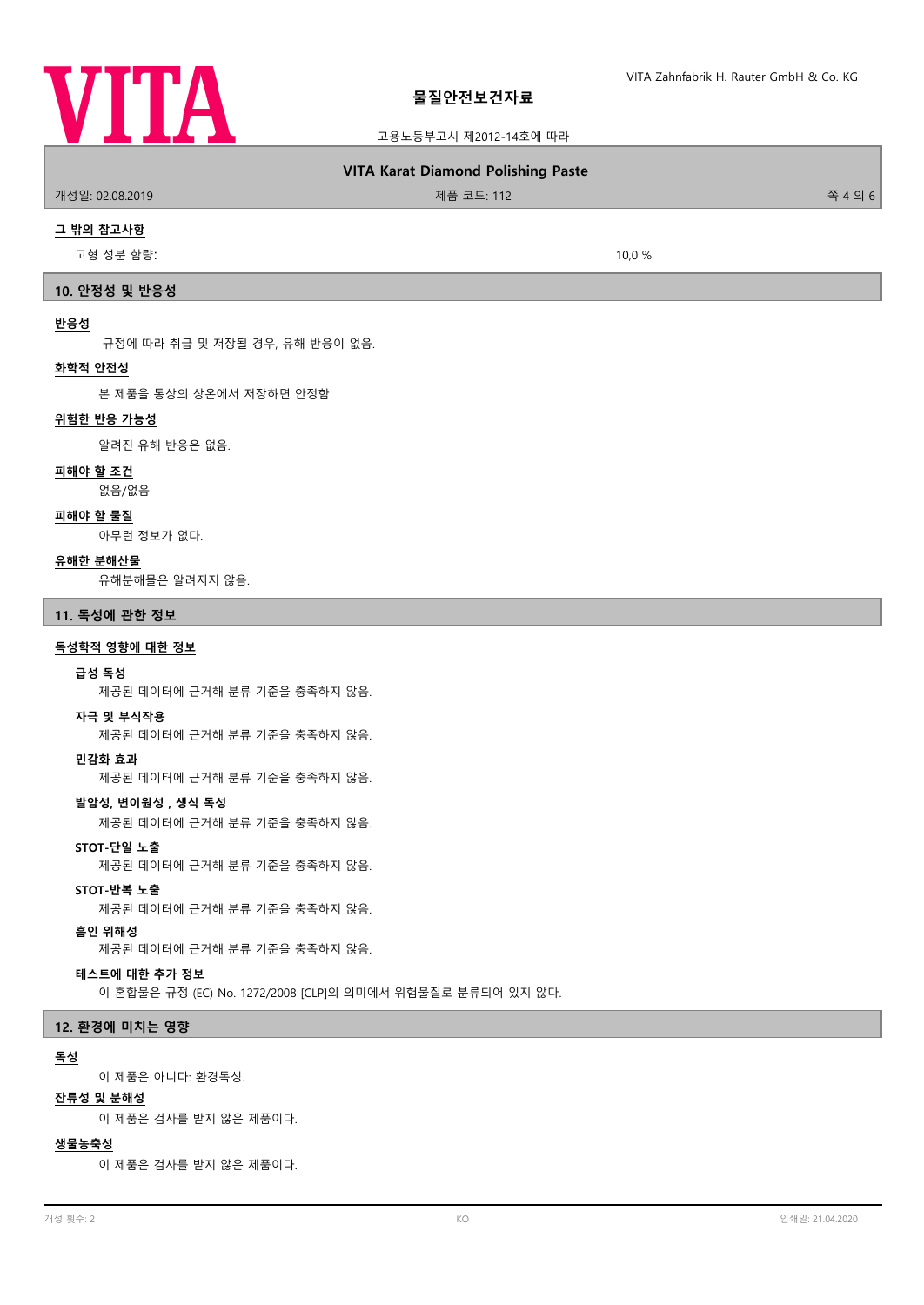

### 고용노동부고시 제2012-14호에 따라

### **VITA Karat Diamond Polishing Paste**

개정일: 02.08.2019 제품 코드: 112 쪽 5 의 6

### **토양 이동성**

이 제품은 검사를 받지 않은 제품이다.

# **기타 유해 영향**

아무런 정보가 없다.

### **추가 정보**

환경으로 배출하지 마시오.

### **13. 폐기시 주의사항**

### **폐기 방법**

#### **권장사항**

하수설비나 수환경으로 유출되지 않게 한다. 폐기물은 해당 법규에 따라 폐기하시오.

#### **오염된 포장**

물을 충분히 사용하여 세척한다. 완전히 비운 포장재는 재활용할 수 있다.

### **14. 운송에 필요한 정보**

### **해상 운송 (IMDG)**

| UN-번호:                   | No dangerous good in sense of this transport regulation. |
|--------------------------|----------------------------------------------------------|
| UN 적정 배송 명칭:             | No dangerous good in sense of this transport regulation. |
| 운송 위험 등급 <u>:</u>        | No dangerous good in sense of this transport regulation. |
| 용기등급 <u>:</u>            | No dangerous good in sense of this transport regulation. |
| 항공 운송 (ICAO-TI/IATA-DGR) |                                                          |
| UN-번호:                   | No dangerous good in sense of this transport regulation. |
| <u>UN 적정 배송 명칭:</u>      | No dangerous good in sense of this transport regulation. |
| 운송 위험 등급:                | No dangerous good in sense of this transport regulation. |
| 용기등급:                    | No dangerous good in sense of this transport regulation. |
| 환경 유해성                   |                                                          |
| 환경에 유해함:                 | 아니오                                                      |
| 사용자를 위한 특별 예방조치          |                                                          |
| 아무런 정보가 없다.              |                                                          |
|                          |                                                          |

# **MARPOL 73/78 Annex II 및 IBC 코드에 따른 벌크(bulk) 운송**

해당없음

# **15. 법적 규제현황**

### **물질이나 혼합물에 대한 안전, 보건 및 환경 규정/법규**

# **EU 규정**

**국가 규정**

물 위험 등급(독일): 1 - 수질에 경미하게 유해함

# **16. 그 밖의 참고사항**

### **약어 및 두문자어**

ADR: Accord européen sur le transport des marchandises dangereuses par Route (European Agreement concerning the International Carriage of Dangerous Goods by Road) IMDG: International Maritime Code for Dangerous Goods